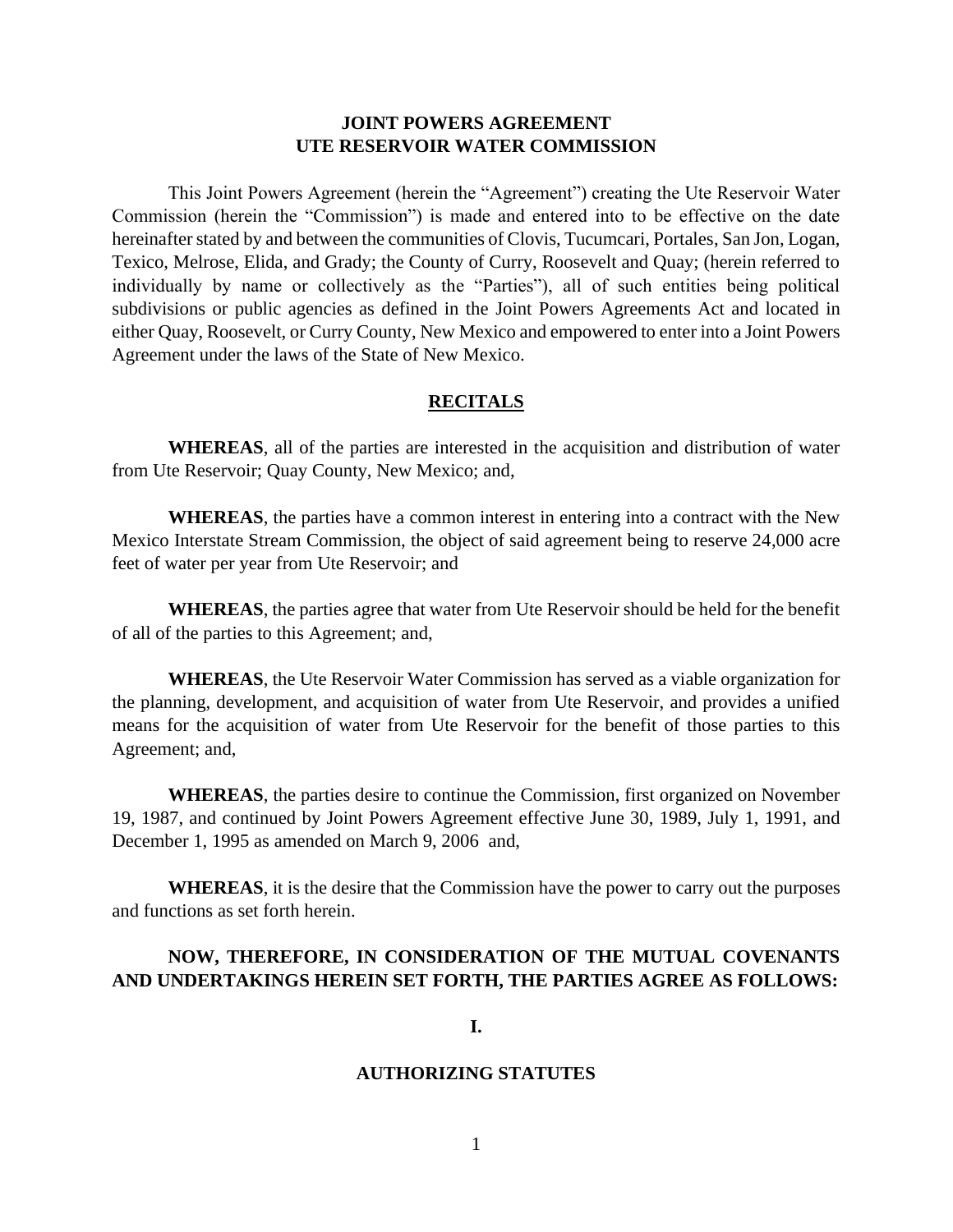This Agreement is entered into pursuant to the Joint Powers Agreement Act [§§11-1-1 to 11-1-7, N.M.S.A. 1978, as amended].

### **II.**

### **PURPOSES**

The purposes of this Agreement are to:

A. Protect and utilize future and existing water rights and water resources of the parties which are to be allocated herein.

B. Provide mechanisms, through the adoption of future joint powers agreements, for the parties to plan, develop acquire and finance a water supply and distribution system or systems to furnish, supply, and provide water for the use of the parties from sources in, upon, along, and tributary to the Canadian River and the Ute Reservoir Project and groundwater within the State of New Mexico, including the financing of water storage, conveyance and water treatment projects.

### **III.**

#### **CREATION OF THE UTE RESERVOIR WATER COMMISSION**

A. There is hereby created a Commission pursuant to the authority granted by Section 11-1- 5, N.M.S.A. 1978, composed of twelve (12) members. Any member with a water allocation, as detailed in Article IV.A. below will be a voting member and any member without a water allocation, as detailed in Article IV.A, below, will be a non-voting member. At signing of this Agreement there are nine (9) voting members and three (3) non-voting members to be appointed by the parties to this Agreement in the manner selected by each party for the appointment of its representative member as follows:

| 1. City of Clovis       | One Voting Member     |
|-------------------------|-----------------------|
| 2. City of Tucumcari    | One Voting Member     |
| 3. City or Portales     | One Voting Member     |
| 4. Village of San Jon   | One Voting Member     |
| 5. City of Texico       | One Voting Member     |
| 6. Village of Melrose   | One Non-Voting Member |
| 7. Village of Grady     | One Voting Member     |
| 8. Town of Elida        | One Voting Member     |
| 9. County of Curry      | One Non-Voting Member |
| 10. County of Roosevelt | One Non-Voting Member |
| 11. County of Quay      | One Voting Member     |
| 12. Village of Logan    | One Voting Member     |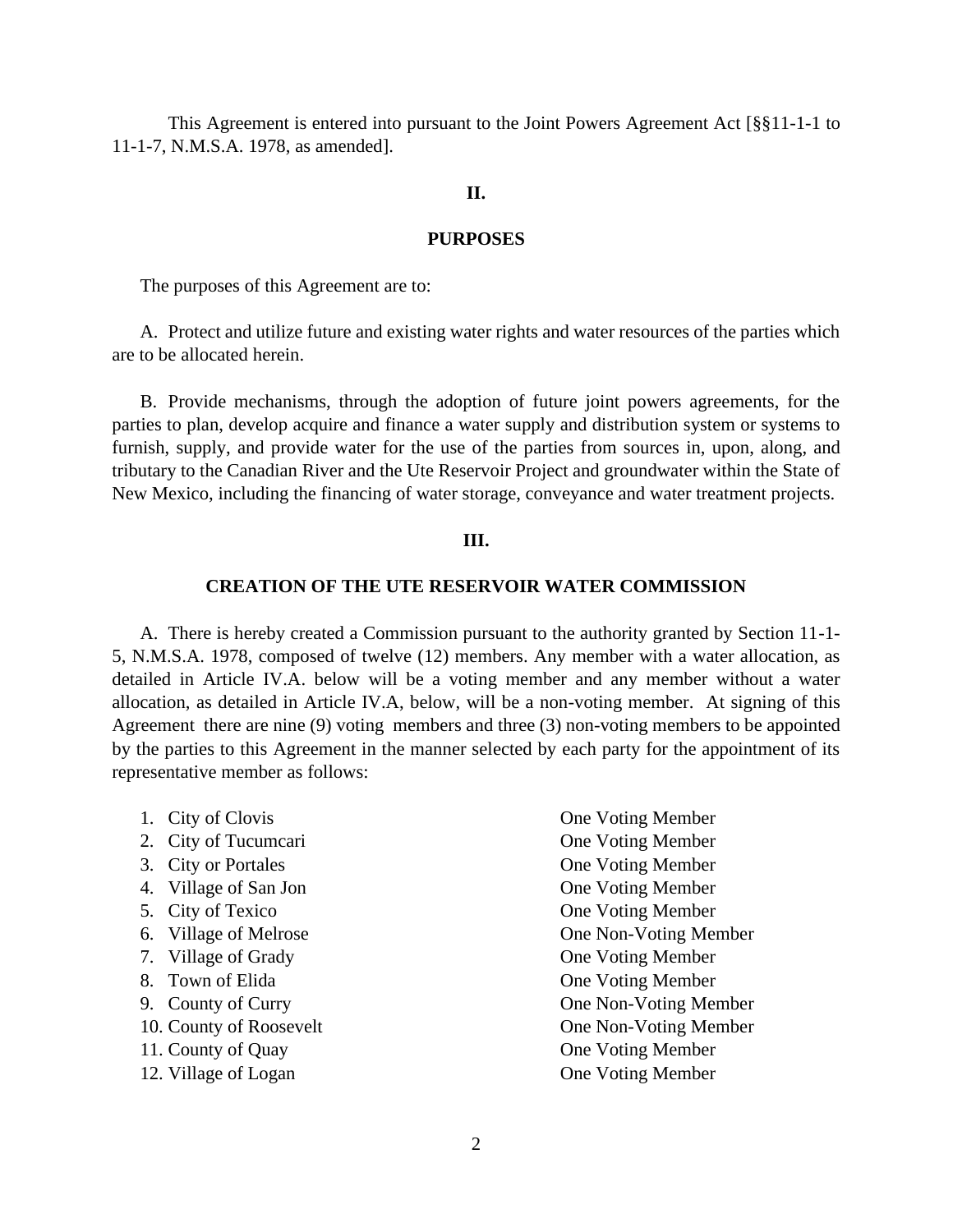B. The United State of America, by and for the benefit of Cannon Air Force Base, shall be a non-voting ex-officio member, unless specified otherwise, when the terms "party" and "member" are referred to in this Agreement, they shall not include the United States of America.

C. Each member to the Agreement shall, in addition to the appointment of a member, appoint at least one alternate member to the Commission, who shall act in the absence or incapacity of the regular member.

The alternate member shall have all the powers, duties, and responsibilities of the regular member then serving as a member of the Commission. Alternate voting members may attend all meetings of the Commission and may participate in discussions of the Commission but may vote only in the absence or incapacity of the regular voting member. Non-voting members and non-voting alternate members may attend all meetings of the Commission and may participate in discussions of the Commission but may not vote.

D. Each voting member or alternate voting member serving in the absence of a regular voting member shall be entitled to one vote. Neither non-voting members nor their alternate are entitled to a vote.

E. A voting member may not frustrate conduct of the business of the Commission by failing or refusing to attend the meetings or to address the business of the Commission. If the Commission shall determine that the voting member appointed by a party has failed to attend regular meetings of the Commission, the Commission shall give written notice to the party affected by personal service or by certified mail, return receipt required, requesting the replacement of either the regular voting member, the alternate voting member or both such voting members, and setting forth the reasons for such request. The affected party shall, within thirty (30) days of the service of such notice upon the affected party appoint a new voting member and/or alternate voting member pursuant to the request contained in such notice. If the affected party fails or refuses to appoint another voting member and/or alternate within such thirty (30) days, the Commission shall appoint a voting member and/or alternate voting member for such affected party who shall serve until such time as the affected party may bring an action in the District Court of Quay, Roosevelt, or Curry County, New Mexico, contesting the decision of the Commission to replace a member or members.

F. The voting members of the Commission shall select a chairman and other officers who shall serve for one (1) year or until their successors are duly elected and qualified.

G. The Commission shall meet in compliance with the Open Meetings Act of the State of New Mexico.

H. The Commission shall not conduct business unless a majority of the voting members or the alternates of the voting members are present.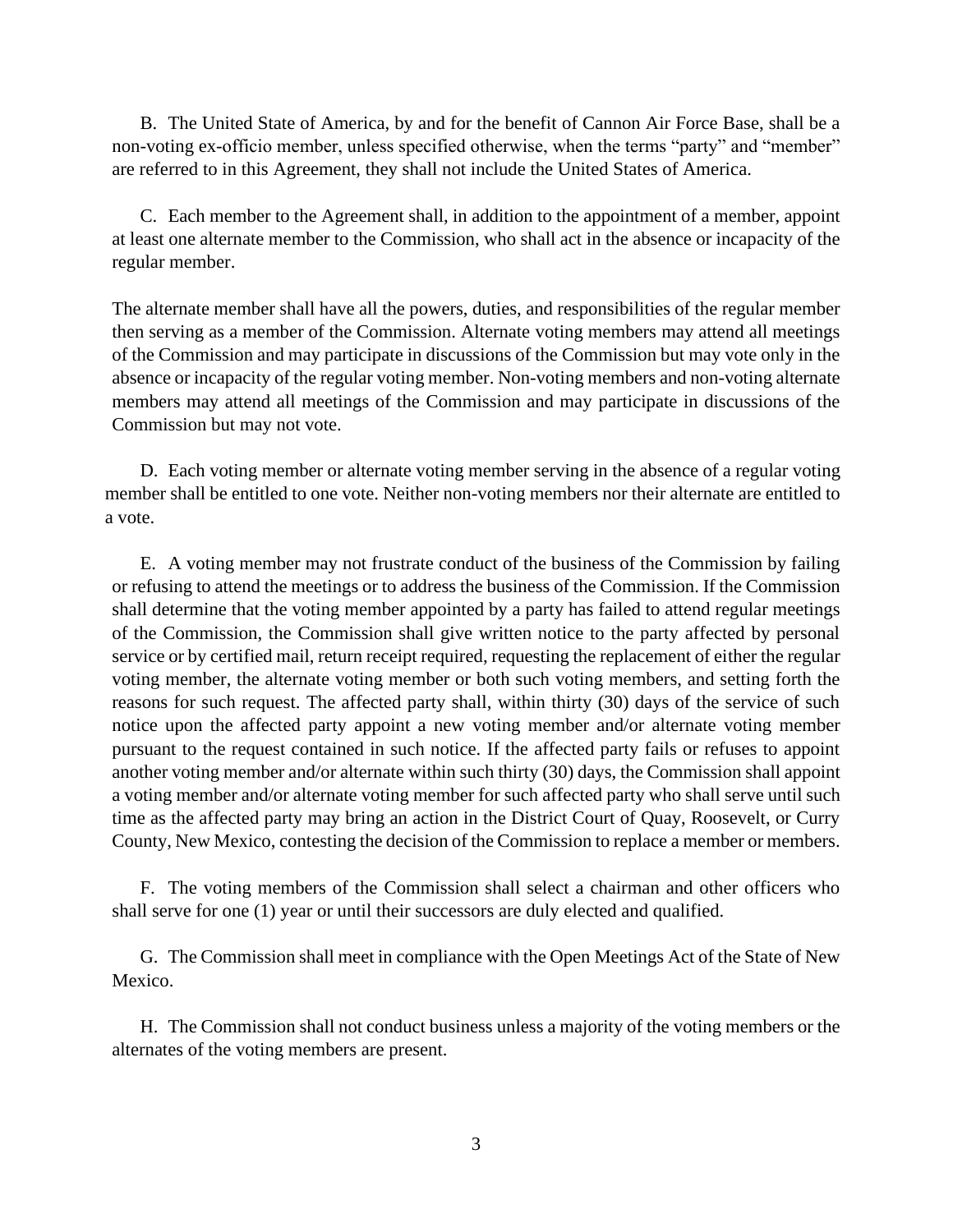I. Except as otherwise provided by this Agreement, a vote by a majority of the voting members of the Commission shall be required for conduct of all business before the Commission.

J. The Commission's authority shall be limited to the execution of an agreement with the Interstate Stream Commission for the reservation of 24,000 acre feet of water and the reallocation of water reserved in those circumstances where a party has withdrawn from the agreement or the party desires to reduce its allocation. The Commission shall also have the authority to make recommendations for future joint powers agreements that would involve the acquisition and holding of water rights, right to water, facilities for storage, treatment and distribution of water and the planning, developing and financing of the storage, distribution and treatment of water for the benefit of all parties to this Agreement.

### **IV.**

### **AGREEMENT OF THE PARTIES**

A. **WATER ALLOCATION**. The estimated annual yield of Ute Reservoir is approximately 24,000 acre feet. This amount may be varied under the terms and conditions of the Reservation Contract between the New Mexico Interstate Stream Commission and the Ute Reservoir Water Commission. The parties agree to the following allocation of water available in the following amounts:

| City                    | Acre Feet |
|-------------------------|-----------|
| Clovis                  | 12,532    |
| Melrose                 | 0         |
| Texico                  | 250       |
| Grady                   | 35        |
| <b>Curry County</b>     | 0         |
| Elida                   | 50        |
| Portales                | 3,583     |
| <b>Roosevelt County</b> | 0         |
| San Jon                 | 150       |
| Tucumcari               | 6,000     |
| <b>Quay County</b>      | 1,000     |
| Logan                   | 400       |
|                         | 24,000    |

B. Any diminishment of or increase in the 24,000 acre feet of water shall result in a proportional decrease or increase based upon the percentage of the base of 24,000 acre feet of water as allocated above. No party's allocation as set forth above can be increased or decreased without the consent of that party.

C. **RESERVATION OPTION**. The parties agree, effective January 1, 1996 to share the cost incurred by reservation contract with the Interstate Stream Commission for the reservation of water from Ute Reservoir in the proportions set forth below. The cost of the option for reservation of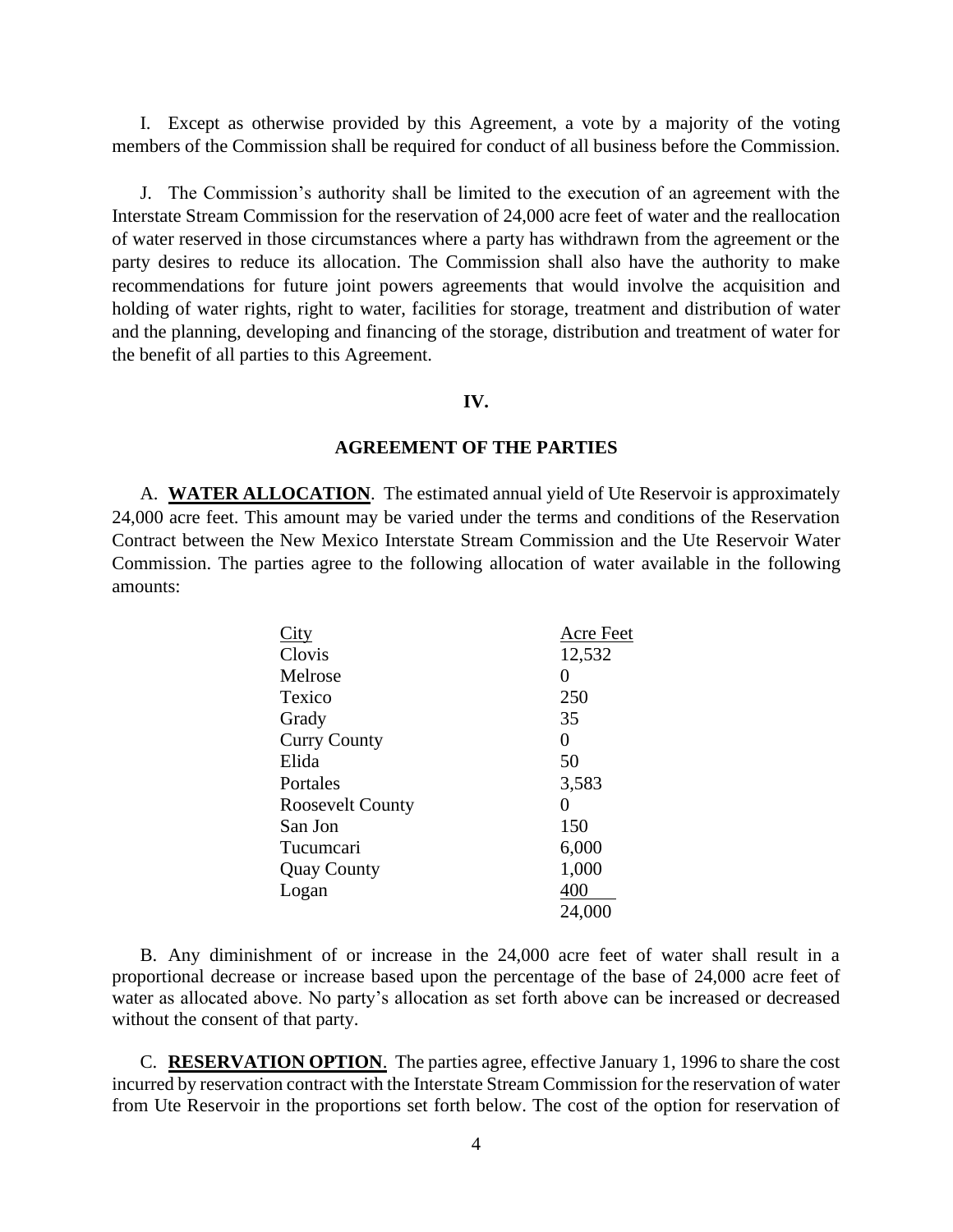water shall be based upon the water reservation contract between the New Mexico Interstate Stream Commission and the Ute Water Commission.

|                         | Percentage | Cost        |
|-------------------------|------------|-------------|
| Clovis                  | 52.21%     | \$18,798.00 |
| Melrose                 | 0.00%      | \$0.00      |
| Texico                  | 1.04%      | \$375.00    |
| Grady                   | 0.15%      | \$52.50     |
| <b>Curry County</b>     | 0.00%      | \$0.00      |
| Elida                   | 0.21%      | \$75.00     |
| Portales                | 14.92%     | \$5,374.50  |
| <b>Roosevelt County</b> | 0.00%      | \$0.00      |
| San Jon                 | 0.63%      | \$225.00    |
| Tucumcari               | 25.00%     | \$9,000.00  |
| <b>Quay County</b>      | 4.17%      | \$1,500.00  |
| Logan                   | 1.67%      | \$600.00    |
|                         | 100.00%    | \$36,000.00 |

D. Reservation option payments to be made under Paragraph "C" of this Article shall be due and payable within (90) ninety days of invoice. Any member that does not pay option payments within the time specified, shall not be entitled to vote on any matter before the Commission until all delinquent option payments have been paid in full. Any jurisdiction with continued delinquency in paying reservation or other costs for a full year will result in the automatic forfeiture of all reservation and purchase rights under this Agreement. In the case of such forfeiture, all reservation and purchase rights under this Agreement of the forfeiting member shall be reallocated among the remaining members on a pro rata basis based upon each member's then current water allocation as detailed in Article IV.A. above.

E. **PLANNING AND DEVELOPMENT**. Parties to this Agreement recognize the importance of maintaining efforts in the planning of Ute Water Development Project. Any and all costs to be incurred in the future for planning and development shall be contained in future joint powers agreements.

### **V.**

#### **TITLE OF ASSETS HELD BY COMMISSION**

Rights to purchase Ute Reservoir water shall be retained for the benefit of all of the parties herein, until such time as the option to receive water is exercised, or until such time as a subsequent agreement with the New Mexico Interstate Stream Commission shall be negotiated. Rights to purchase water, or property which is taken in the name of the Commission shall be held in trust by the Commission for the benefit of the parties. In the event the Agreement is terminated, the Commission shall transfer title to all of the assets acquired by official action prior to the dissolution according to the terms of this Agreement. Should the Commission fail to make such a transfer of title prior to dissolution, any of the parties to this Agreement may apply to the District Court in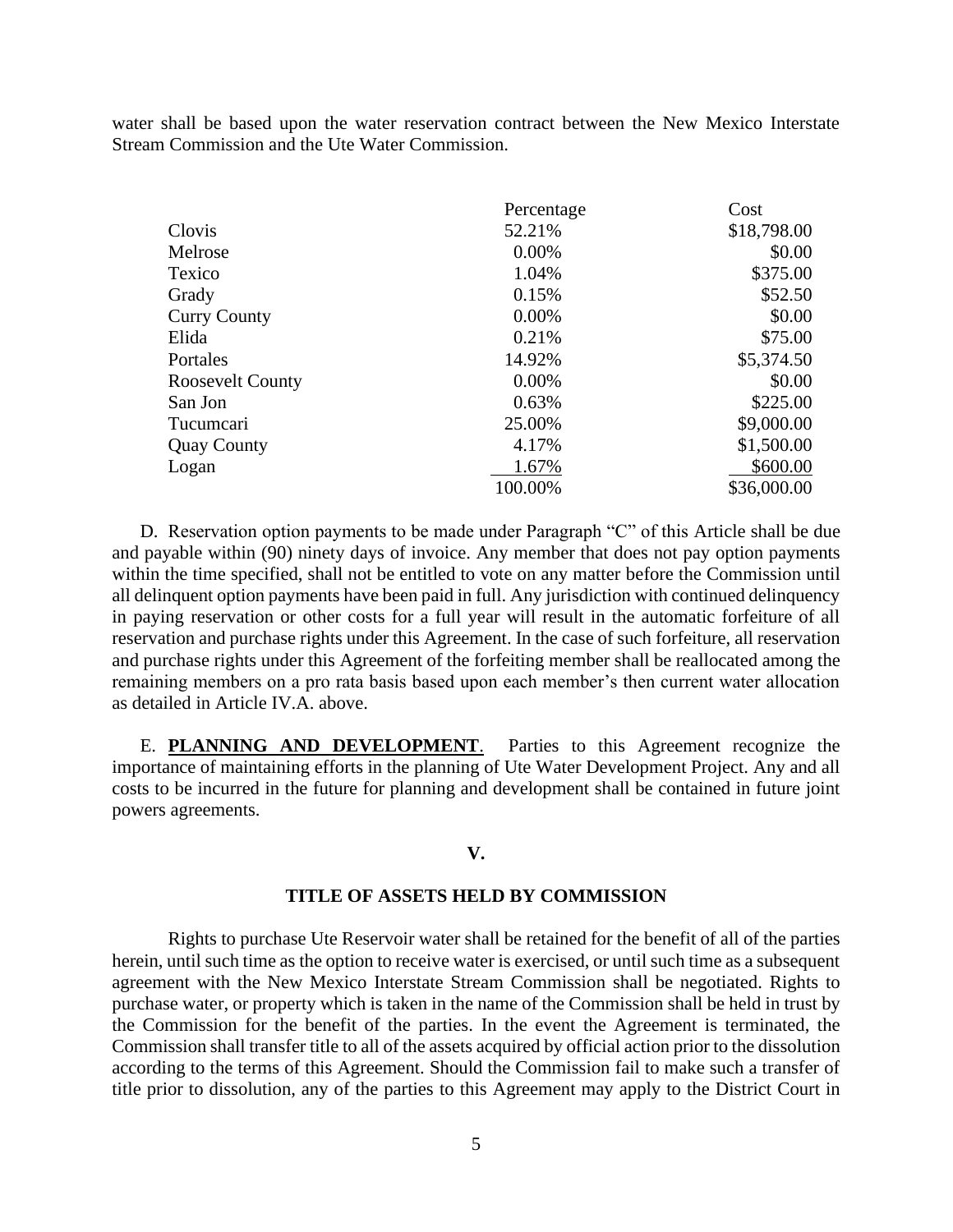either Quay, Roosevelt or Curry County requesting the appointment of a Special Master to transfer title to the assets of the Commission in accordance with this Agreement. The parties expressly agree to be bound by such Court ordered transfer whether or not the party is a Co-Plaintiff in the District Court action.

#### **VI.**

## **BOOKS AND RECORDS**

A. Detailed records of all transactions of the Commission shall be kept and maintained by the Commission and shall be open for inspection and audit at all reasonable times by any member of the Commission or for inspection and audit by any person designed by the governing body of any party who may be appointed to conduct such inspection of audit.

B. Books and records of the Commission shall be subject to inspection pursuant to applicable statutes.

### **VII.**

### **MUTUAL AGREEMENTS OF THE PARTIES**

A. Nothing herein contained shall be construed to prohibit any party from exercising its power or right to condemn, purchase or otherwise acquire water or water right on its own behalf, nor shall this Agreement be construed as a limitation on the right of the parties to deal with water or water rights which it presently owns; any member or group of members is authorized to exercise their option to purchase their proportionate share of the annual yield, subject to terms and conditions of the New Mexcio Interstate Stream Commission contract.

B. Any party to this Agreement may transfer any portion, but not the entirety, of their water allocation as detailed in Article IV.A. above, to any other party; however, if any party to this Agreement desires to transfer the entirety of their water allocation, that party's water allocation shall be reallocated among the remaining members on a pro rata basis based upon each member's then current water allocation as detailed in Article IV.A. above.

C. Parties agree that the allocation of water and the distribution of costs set out in Article IV above represent a fair and equitable distribution and are accepted by the parties.

#### **VIII.**

## **TERMINATION AND DISTRIBUTION OF ASSETS**

A. This Agreement and the Commission created hereby shall continue indefinitely so long as any options to purchase water or the purchase of water pursuant to that contract between the New Mexico Interstate Stream Commission and the Ute Reservoir Water Commission, Dated March 1, 1997, continues in effect, as the same may be amended or extended in the future. In the event of dissolution of the Commission for any reason, or termination of this Agreement, the parties shall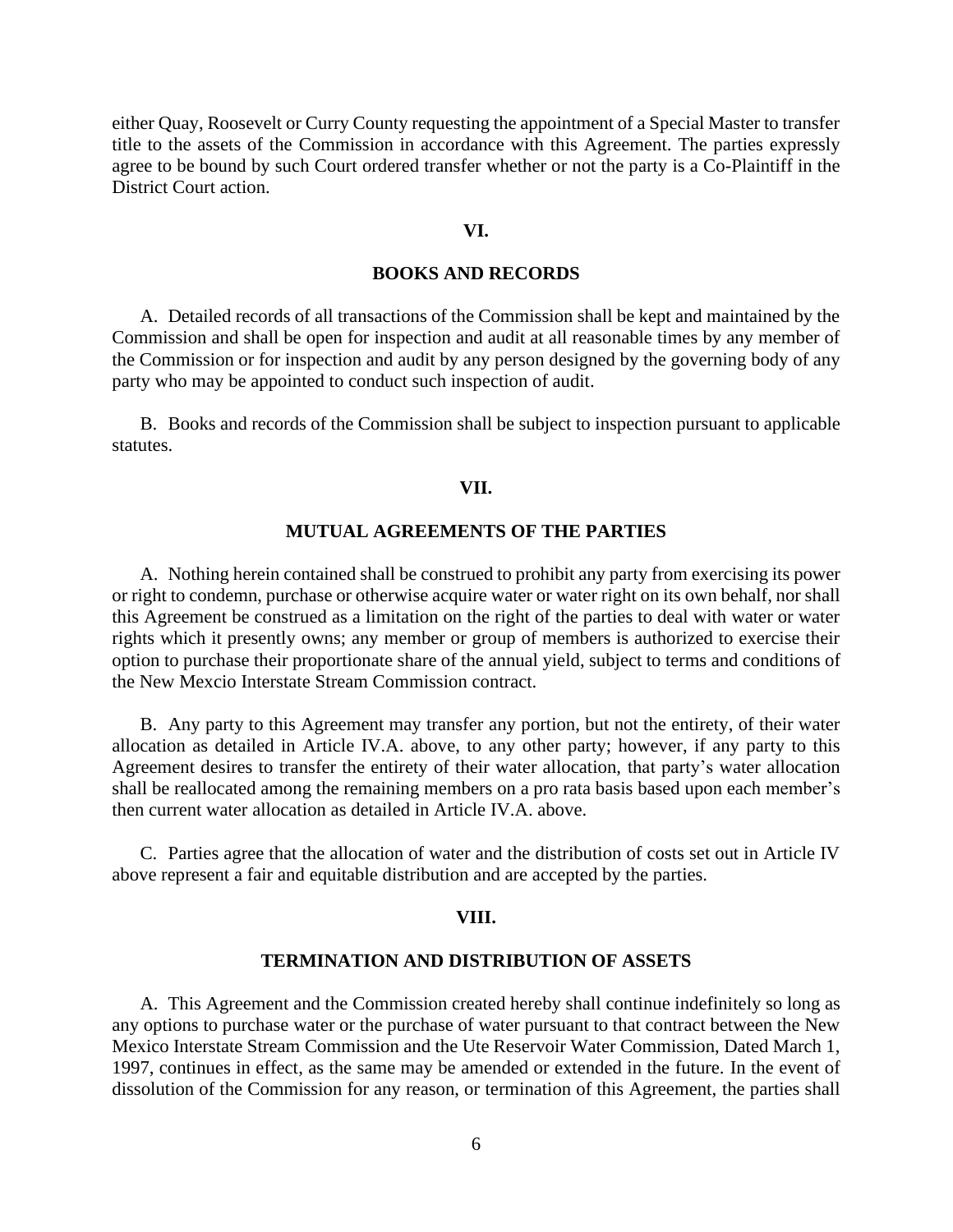have the absolute right to continue under independent or cooperative agreements for the purchase of water allocated to each party under Article IV. The assets of the Commission, including any water rights or rights to water acquired by the Commission shall be distributed to the parties under the same formula.

B. In the event of dissolution, termination, or withdrawal, parties shall not be entitled to a refund of amounts paid.

# **IX.**

### **SEVERABILITY**

It is hereby declared to be intention of the parties that the articles, sections, subsections, paragraphs, sentences, clauses, and phrases of the Agreement are severable, and if any phrase, clause, sentence, paragraph, section, or article of this Agreement shall be declared unconstitutional by the valid judgement or decree of any Court of competent jurisdiction, such unconstitutionality shall not affect any of the remaining phrases, clauses, sentences, paragraphs, sections, and articles of the Agreement, since the same would have been entered into by the parties without such invalid portion.

#### **X.**

### **EFFECTIVE DATE**

This Agreement shall be effective as of September 8, 2020, when executed by the parties pursuant to official authorization by the parties; provided that this Agreement must be submitted to and approved by the New Mexico Department of Finance and Administration, pursuant to Section 11-1-3, N.M.S.A. 1978, before it is legally binding and effective.

#### **XI.**

## **AMENDMENT**

This Agreement may be amended with the consent of all voting members as evidenced by written approval of each party.

#### **XII.**

#### **VENUE AND GOVERNING LAW**

This Agreement shall be interpreted under the law of the State of New Mexico. Venue for any suit brought upon this Agreement shall lie in the District Court of Curry, Roosevelt, or Quay County, New Mexico.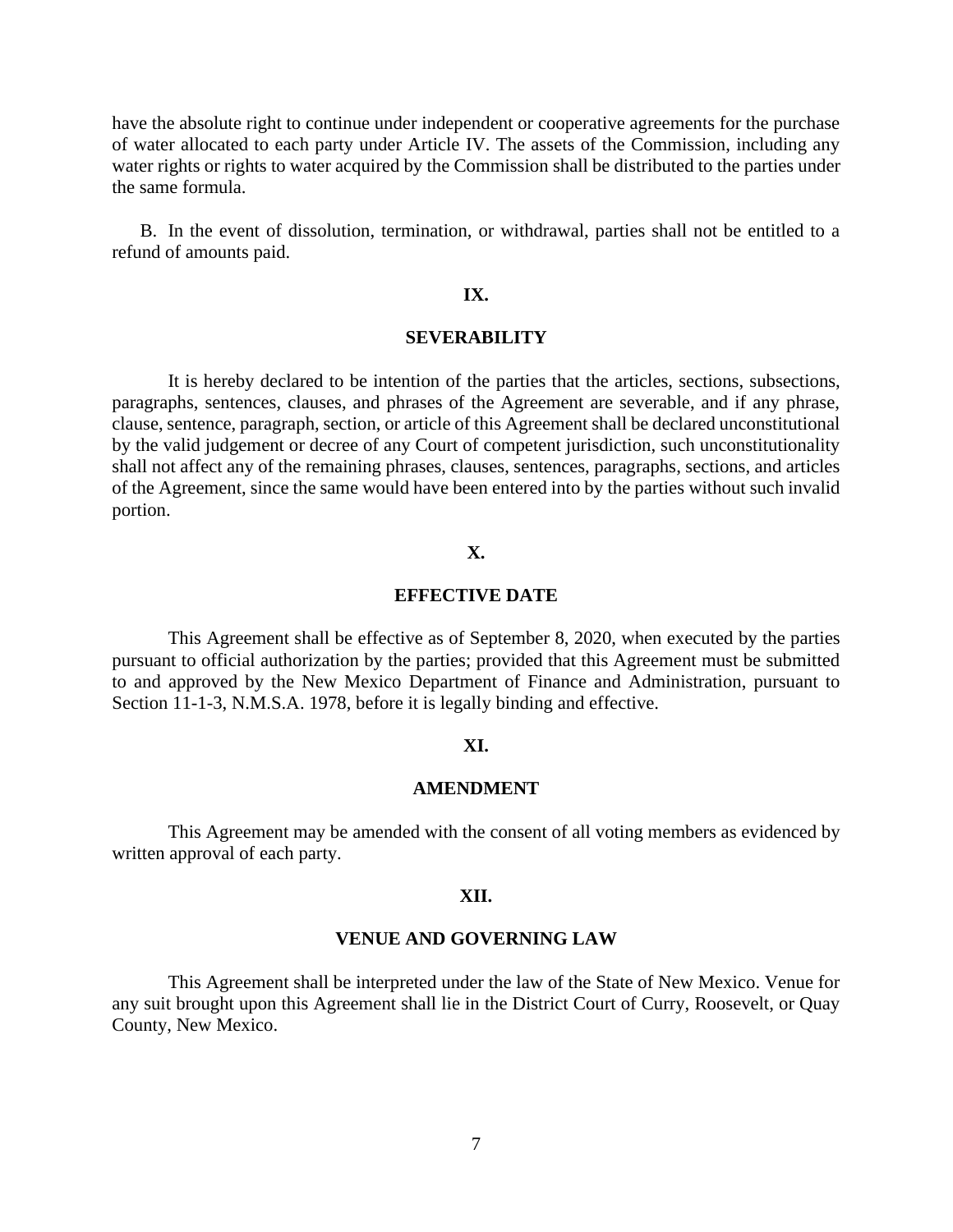**IN WITNESS WHEREOF** the parties hereunto have set their hands and seal by their duly authorized officers, agents, or representatives named below.

**DATED** this \_\_\_\_\_\_ day of \_\_\_\_\_\_\_\_\_\_\_\_\_, 2020.

**CITY OF CLOVIS A municipal corporation**

Attest:

City Clerk

\_\_\_\_\_\_\_\_\_\_\_\_\_\_\_\_\_\_\_\_\_\_\_\_\_\_\_ BY:\_\_\_\_\_\_\_\_\_\_\_\_\_\_\_\_\_\_\_\_\_\_\_\_\_\_\_

**CITY OF TUCUMCARI A municipal corporation**

Attest:

 $\overline{\text{City Clearly}}$ 

\_\_\_\_\_\_\_\_\_\_\_\_\_\_\_\_\_\_\_\_\_\_\_\_\_\_\_ BY:\_\_\_\_\_\_\_\_\_\_\_\_\_\_\_\_\_\_\_\_\_\_\_\_\_\_\_

**CITY OF PORTALES A municipal corporation**

Attest:

City Clerk Mayor

\_\_\_\_\_\_\_\_\_\_\_\_\_\_\_\_\_\_\_\_\_\_\_\_\_\_\_ BY:\_\_\_\_\_\_\_\_\_\_\_\_\_\_\_\_\_\_\_\_\_\_\_\_\_\_\_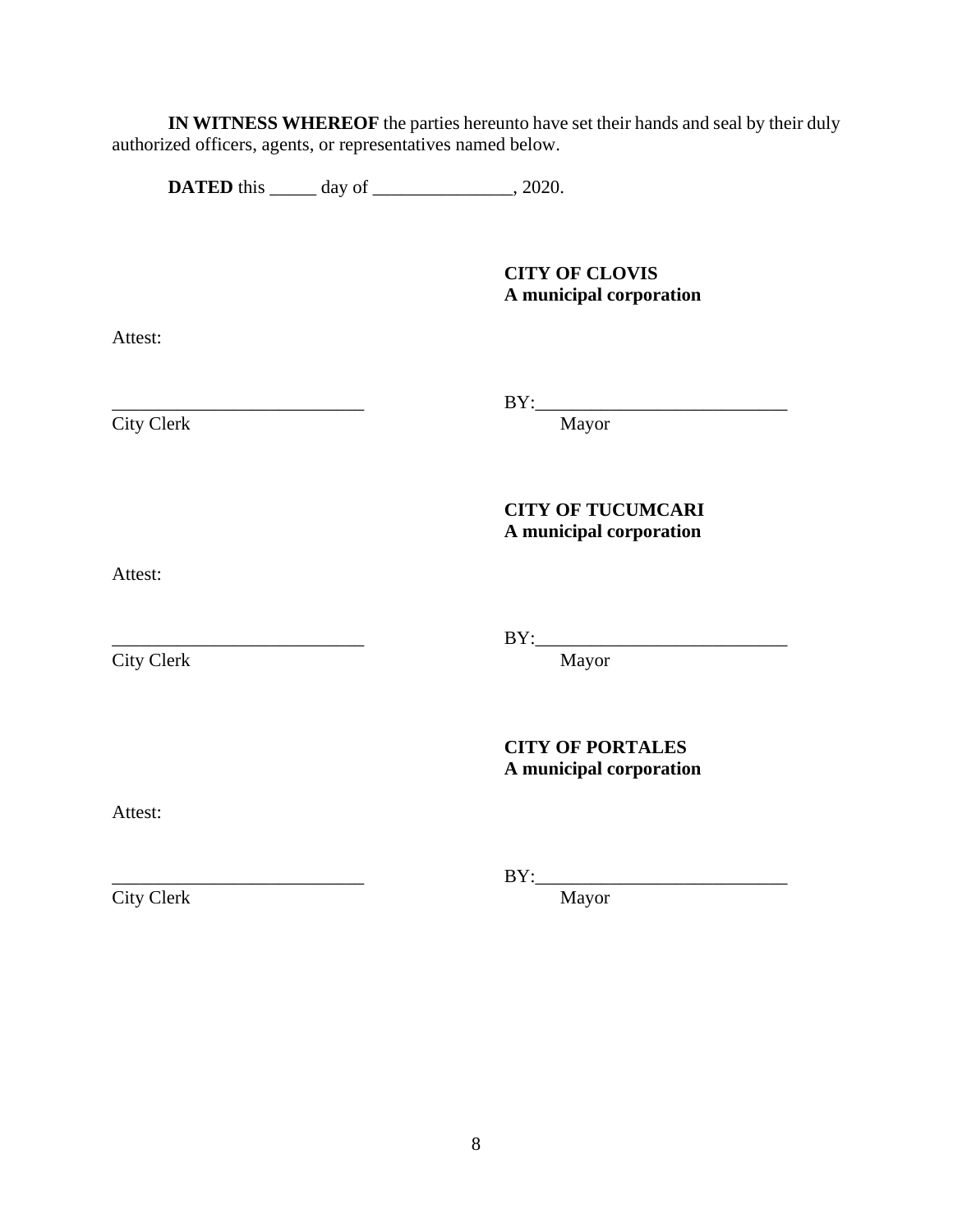# **VILLAGE OF SAN JON A municipal corporation**

Attest:

City Clerk Mayor

\_\_\_\_\_\_\_\_\_\_\_\_\_\_\_\_\_\_\_\_\_\_\_\_\_\_\_ BY:\_\_\_\_\_\_\_\_\_\_\_\_\_\_\_\_\_\_\_\_\_\_\_\_\_\_\_

# **VILLAGE OF LOGAN A municipal corporation**

Attest:

City Clerk

\_\_\_\_\_\_\_\_\_\_\_\_\_\_\_\_\_\_\_\_\_\_\_\_\_\_\_ BY:\_\_\_\_\_\_\_\_\_\_\_\_\_\_\_\_\_\_\_\_\_\_\_\_\_\_\_

**CITY OF TEXICO A municipal corporation**

Attest:

City Clerk Mayor

\_\_\_\_\_\_\_\_\_\_\_\_\_\_\_\_\_\_\_\_\_\_\_\_\_\_\_ BY:\_\_\_\_\_\_\_\_\_\_\_\_\_\_\_\_\_\_\_\_\_\_\_\_\_\_\_

# **VILLAGE OF MELROSE A municipal corporation**

Attest:

\_\_\_\_\_\_\_\_\_\_\_\_\_\_\_\_\_\_\_\_\_\_\_\_\_\_\_ BY:\_\_\_\_\_\_\_\_\_\_\_\_\_\_\_\_\_\_\_\_\_\_\_\_\_\_\_

City Clerk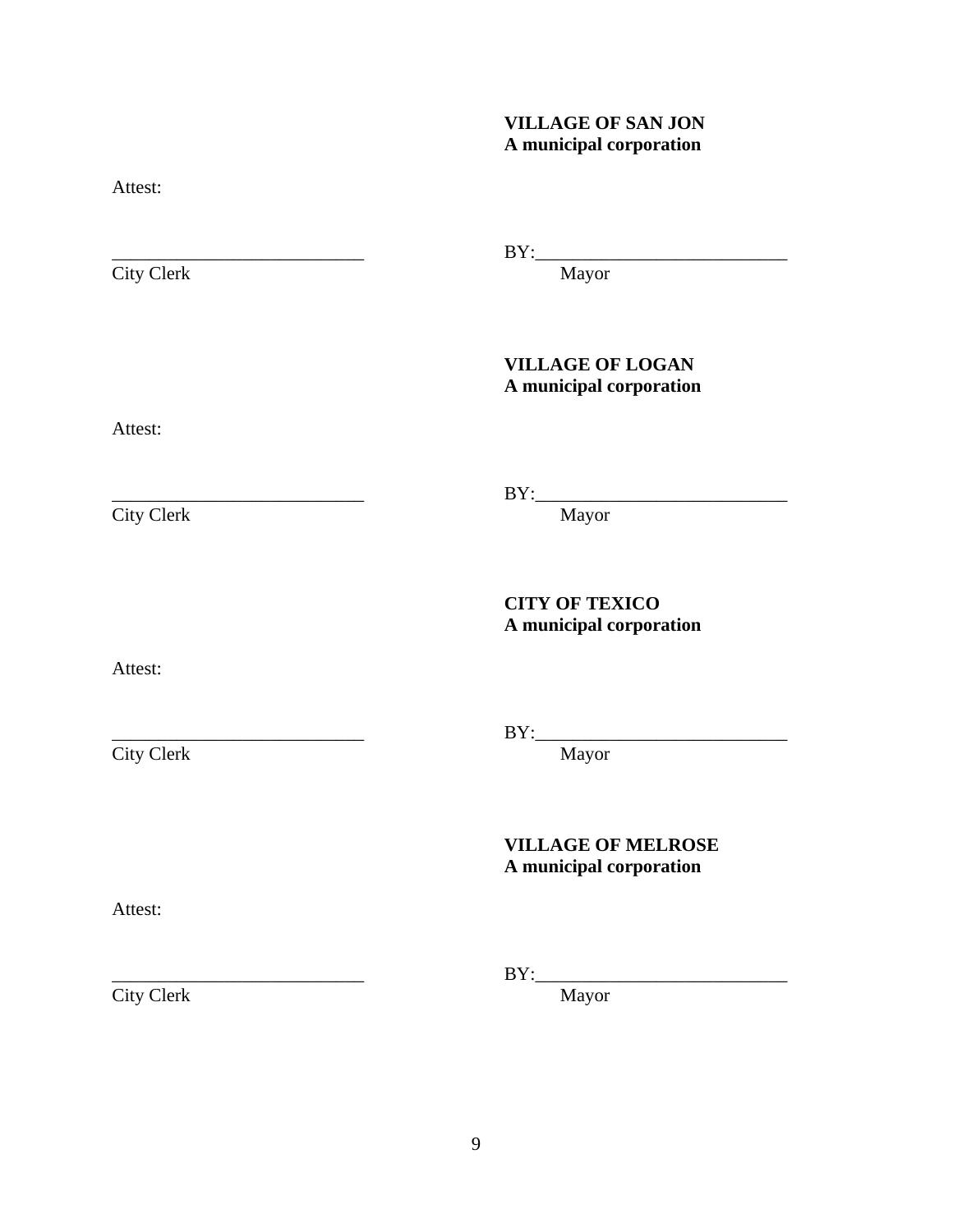# **TOWN OF ELIDA A municipal corporation**

Attest:

City Clerk

\_\_\_\_\_\_\_\_\_\_\_\_\_\_\_\_\_\_\_\_\_\_\_\_\_\_\_ BY:\_\_\_\_\_\_\_\_\_\_\_\_\_\_\_\_\_\_\_\_\_\_\_\_\_\_\_

# **VILLAGE OF GRADY A municipal corporation**

Attest:

City Clerk Mayor

\_\_\_\_\_\_\_\_\_\_\_\_\_\_\_\_\_\_\_\_\_\_\_\_\_\_\_ BY:\_\_\_\_\_\_\_\_\_\_\_\_\_\_\_\_\_\_\_\_\_\_\_\_\_\_\_

**COUNTY OF CURRY**

Attest:

\_\_\_\_\_\_\_\_\_\_\_\_\_\_\_\_\_\_\_\_\_\_\_\_\_\_\_ BY:\_\_\_\_\_\_\_\_\_\_\_\_\_\_\_\_\_\_\_\_\_\_\_\_\_\_\_

County Clerk Commission Chairperson

# **COUNTY OF QUAY**

Attest:

\_\_\_\_\_\_\_\_\_\_\_\_\_\_\_\_\_\_\_\_\_\_\_\_\_\_\_ BY:\_\_\_\_\_\_\_\_\_\_\_\_\_\_\_\_\_\_\_\_\_\_\_\_\_\_\_

County Clerk Commission Chairperson